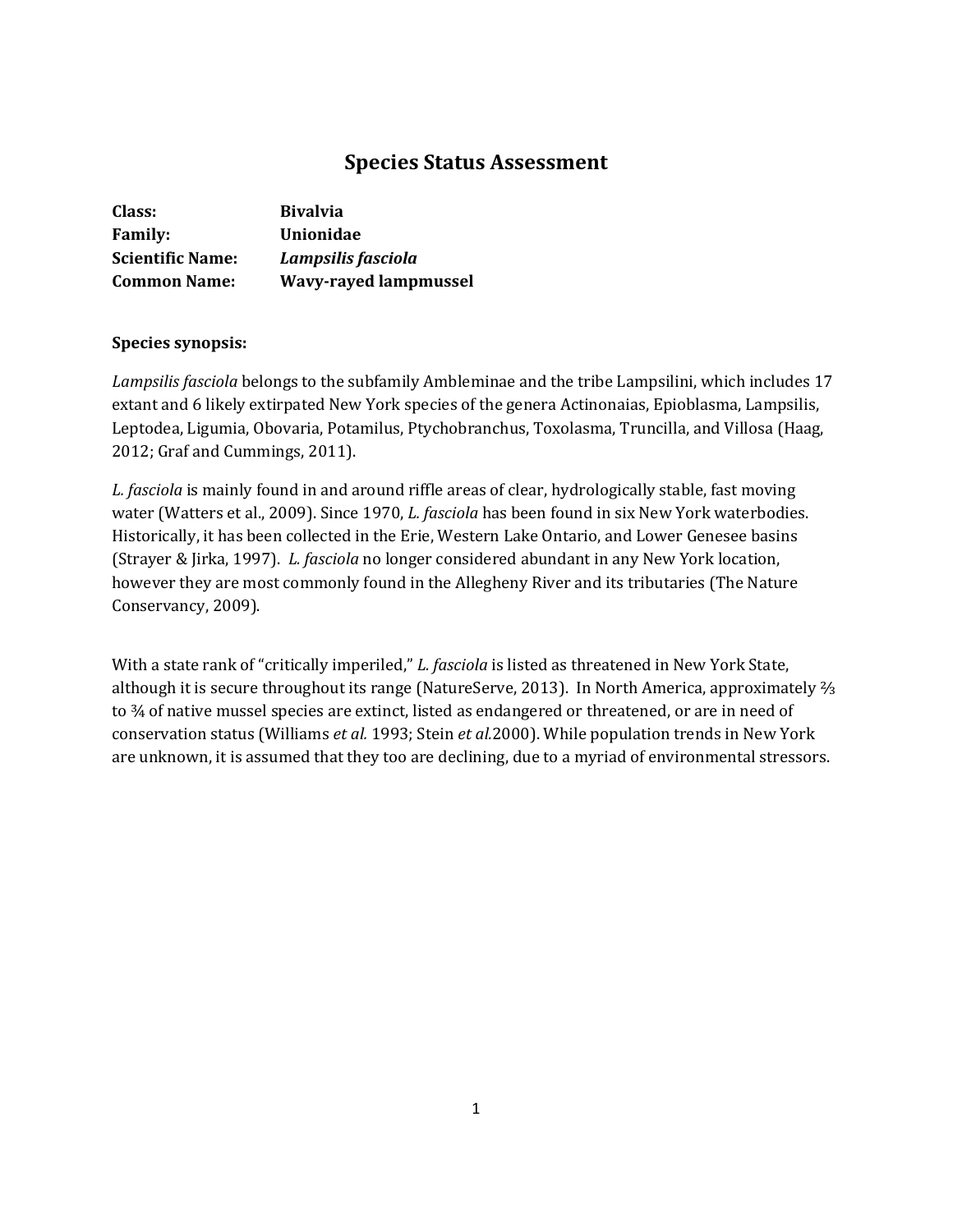## **Status**

# **a. Current and Legal Protected Status i. Federal\_\_\_\_ \_\_** None**\_\_\_\_\_\_\_\_\_\_\_\_\_\_\_\_\_\_\_\_\_\_\_\_\_\_\_\_\_\_\_\_\_Candidate? \_\_\_**No**\_\_\_\_\_\_\_\_ ii. New York \_\_\_\_\_\_**Threatened **\_\_\_\_\_\_\_\_\_\_\_\_\_\_\_\_\_\_\_\_\_\_\_\_\_\_\_\_\_\_\_\_\_\_\_\_\_\_\_\_\_\_\_\_\_\_ b. Natural Heritage Program Rank i. Global 2020 G5** - Secure **ii. New York** \_\_\_\_\_\_S1 – Critically imperiled Tracked by NYNHP? \_\_\_\_Yes\_\_\_\_

## **Other Rank:**

Canadian Species at Risk Act (SARA) Schedule 1/Annexe 1 Status: Endangered (2003) Committee on the Status of Endangered Wildlife in Canada (COSEWIC): Special Concern (2010)

American Fisheries Society Status: Currently Stable (1993)

## **Status Discussion:**

The range of this species includes the Great Lakes drainage; including the tributaries of Lake Michigan, Lake Huron, Lake St. Clair, Lake Erie, Lake Huron; and the Ohio-Mississippi drainage south to the Tennessee River system, with edge of range populations (especially in Canada) experiencing slight decline (NatureServe, 2013).

# **II. Abundance and Distribution Trends**

# **a. North America**

**i. Abundance**

**\_\_X\_\_\_ declining \_\_\_\_\_increasing \_\_\_\_\_\_stable \_\_\_\_\_unknown**

**ii. Distribution:**

**\_\_X\_\_\_ declining \_\_\_\_\_increasing \_\_\_\_\_\_stable \_\_\_\_\_unknown**

**Time frame considered: \_\_\_\_\_\_\_\_\_\_\_\_\_\_\_\_\_\_\_\_\_\_\_\_\_\_\_\_\_\_\_\_\_\_\_\_\_\_\_\_\_\_\_\_\_\_\_\_\_\_\_\_\_\_\_\_\_**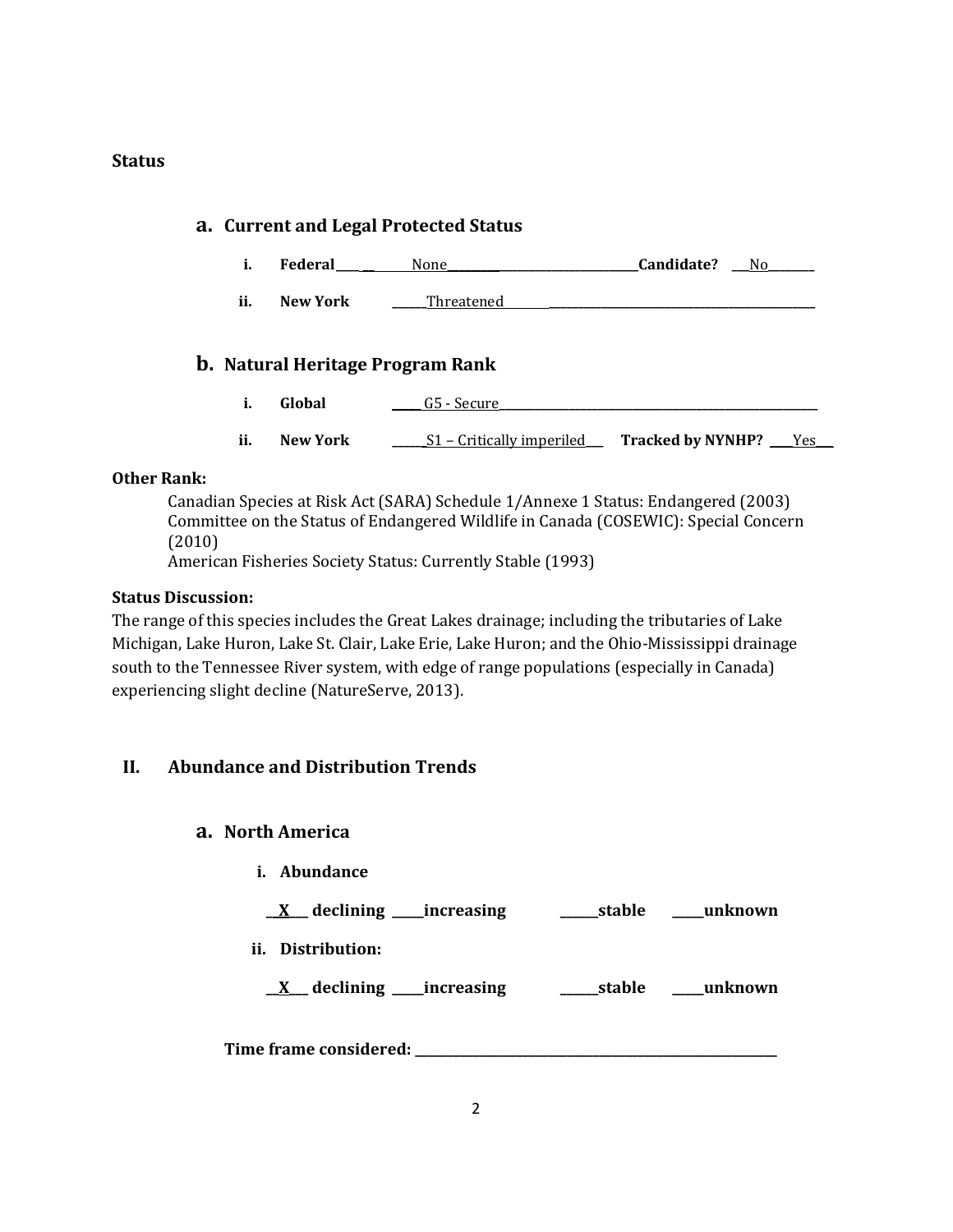- **b. Regional** 
	- **i. Abundance**

| __ declining ____increasing               | __stable | X unknown  |
|-------------------------------------------|----------|------------|
| ii. Distribution:                         |          |            |
| declining _____increasing                 | __stable | X _unknown |
| Regional Unit Considered:___<br>Northeast |          |            |
| <b>Time Frame Considered:</b>             |          |            |

**c. Adjacent States and Provinces**

| <b>CONNECTICUT</b>   | Not Present $X$    | No data $\_\_$ |
|----------------------|--------------------|----------------|
| <b>MASSACHUSETTS</b> | Not Present $X$    | No data $\_\_$ |
| <b>NEW JERSEY</b>    | Not Present $X$    | No data        |
| <b>ONTARIO</b>       | <b>Not Present</b> | No data        |

| <i>i.</i> Abundance                              |                     |
|--------------------------------------------------|---------------------|
| ___ declining <u>X</u> increasing                | stable unknown      |
| ii. Distribution:                                |                     |
| $\frac{1}{2}$ declining $\frac{X}{X}$ increasing | stable _____unknown |
| Time frame considered: 2003-2013                 |                     |

Listing Status: \_\_\_\_\_\_Federally Special Concern and Provincially Threatened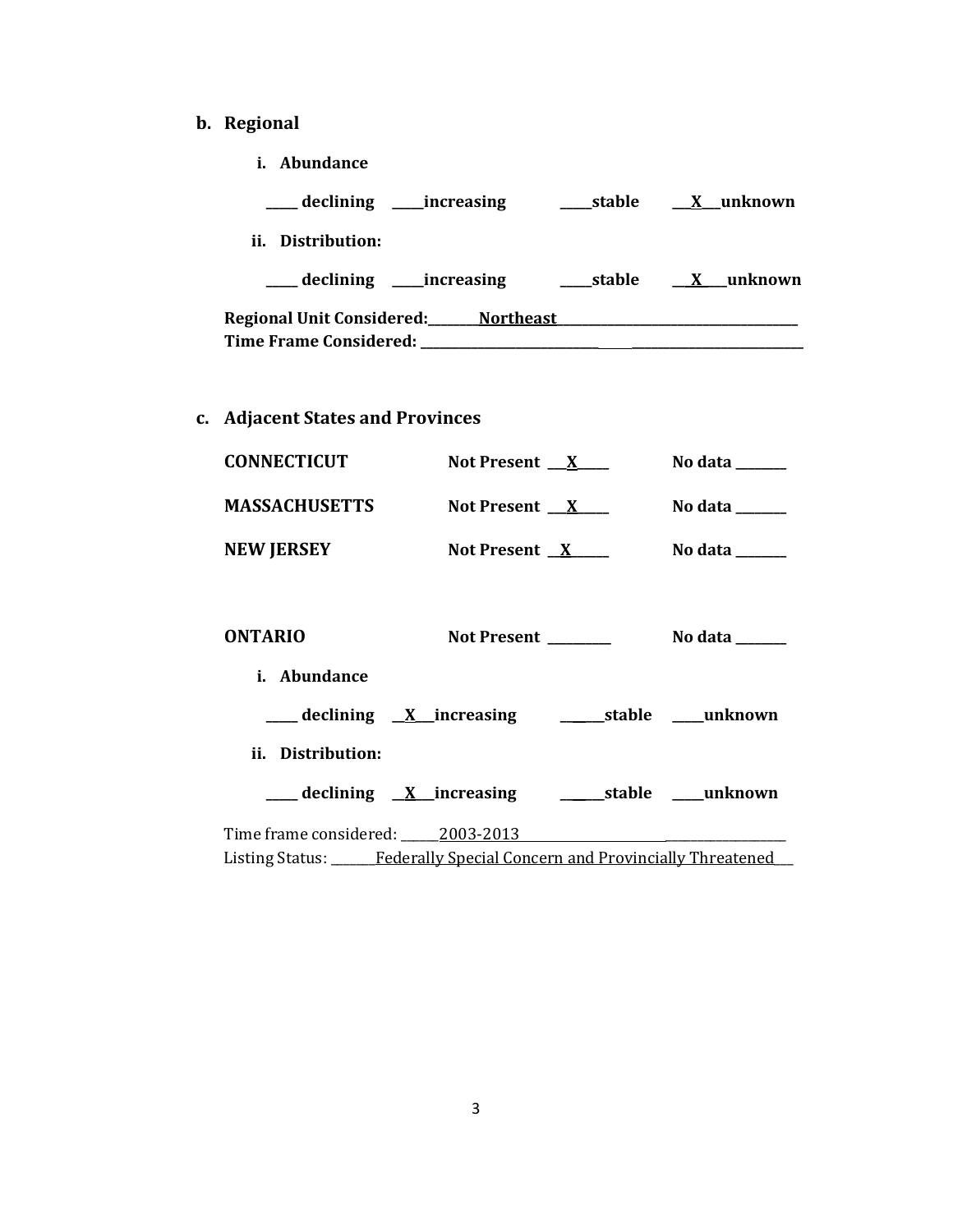|                   | PENNSYLVANIA Not Present No data _____                |                  |
|-------------------|-------------------------------------------------------|------------------|
| i. Abundance      | ___declining ___increasing _____stable ____X__unknown |                  |
| ii. Distribution: | ___declining ___increasing _____stable ____X__unknown |                  |
|                   |                                                       |                  |
| <b>QUEBEC</b>     | Not Present $X_{-}$                                   | No data ______   |
| <b>VERMONT</b>    | Not Present $X_{-}$                                   | No data ________ |
| d. NEW YORK       |                                                       | No data ______   |
| i. Abundance      |                                                       |                  |
| ii. Distribution: |                                                       |                  |
|                   |                                                       |                  |

## **Monitoring in New York:**

As part of a State Wildlife Grant, NYSDEC Region 8 Fisheries and Wildlife staff is conducting a baseline survey of tributaries in central and western New York for native freshwater mussels 2009  $-2017.$ 

# **Trends Discussion:**

Trends for New York populations are difficult to determine as most historic data comes from opportunistic naturalist collections, as opposed to more comprehensive baseline surveys. For example, mussels were documented for the first time in 50 of the 106 streams surveyed to date by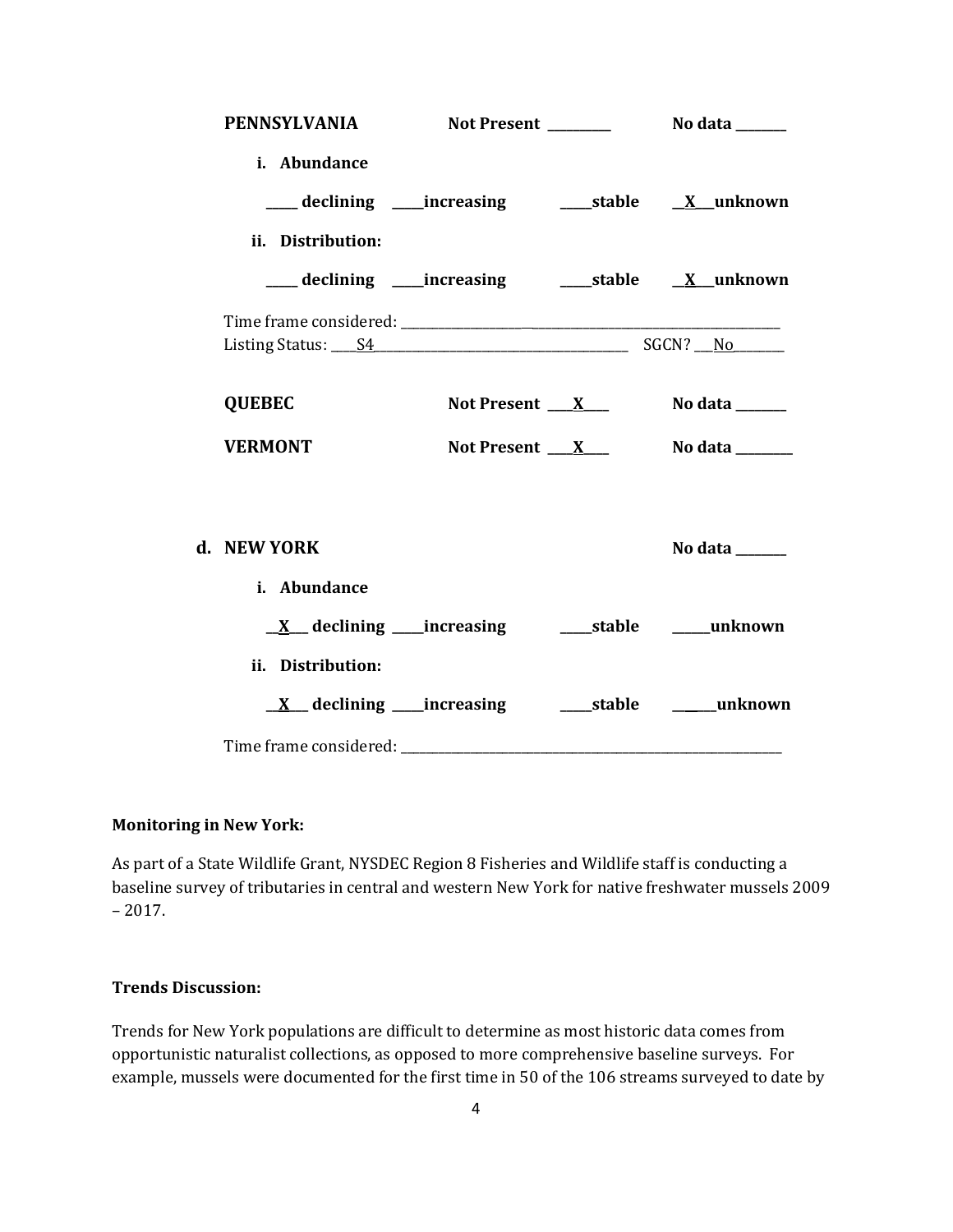the Southern Lake Ontario mussel inventory project (Mahar & Landry, 2013). This is because many of these streams had never before been surveyed for mussels, not because mussel distribution has dramatically increased. In North America, approximately 2/3 to ¾ of native mussel species are extinct, listed as endangered or threatened, or are in need of conservation status (Williams *et al.*  1993; Stein *et al.*2000). Based on New York's Natural Heritage S-rank, sparse historical data, and the plight of North America's freshwater mussels, it is assumed that trends are declining due to a myriad of environmental stressors.



Figure 1. Range wide distribution of *L. fasciola* in North American (NatureServe 2013).



Figure 2: Post 1970 *L. fasciola* distribution in New York State (Mahar & Landry, 2013; Harman and Lord, 2010; The Nature Conservancy, 2009; New York Natural Heritage Program, 2013; White et al., 2011).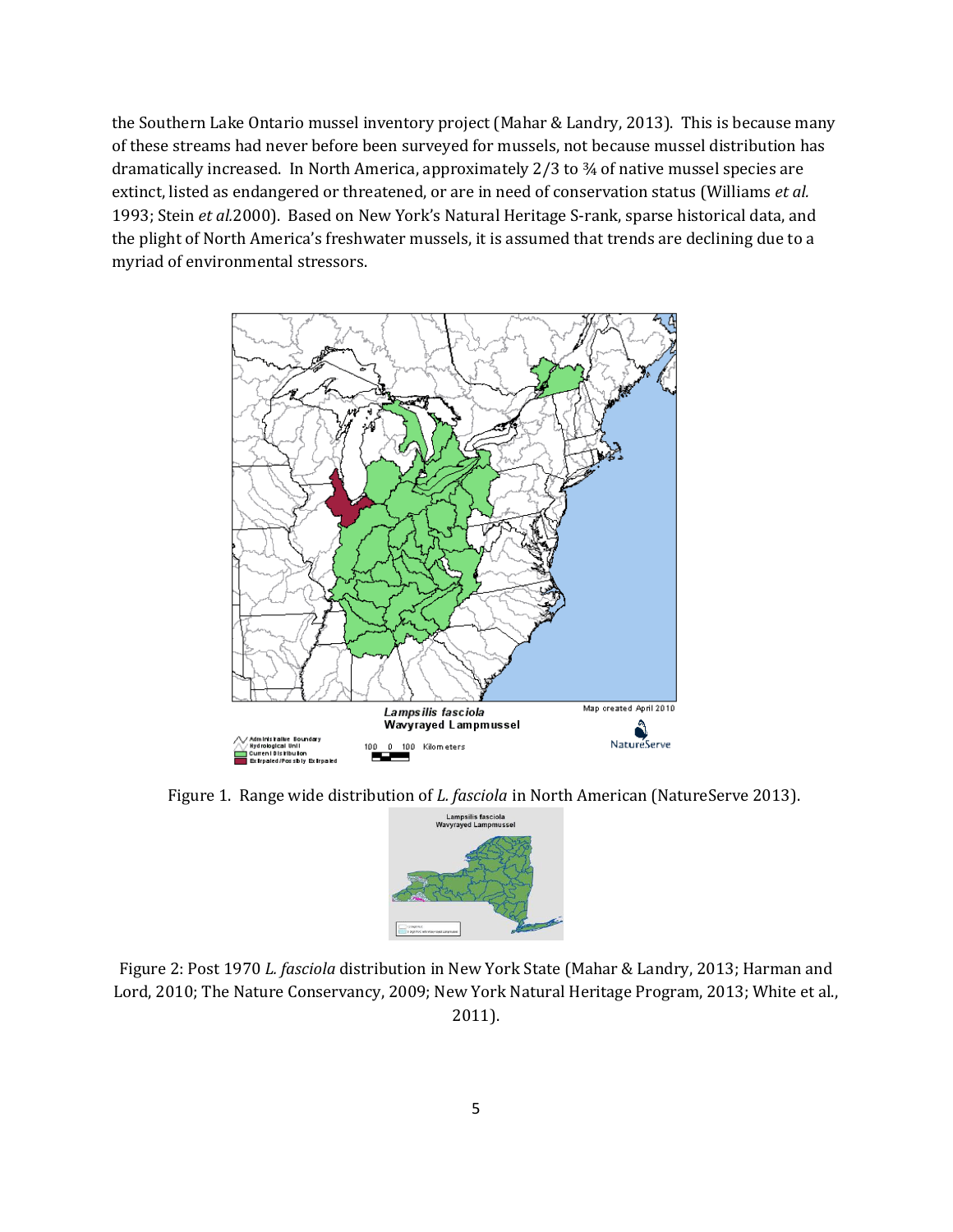#### **III. New York Rarity, if known:**

| Historic      | # of Animals                      | # of Occurrences | % of State               |
|---------------|-----------------------------------|------------------|--------------------------|
| prior to 1970 | $\leq$ 20 specimens 3 waterbodies |                  | 3 of 56 HUC 8 watersheds |
| prior to 1980 |                                   |                  |                          |
| prior to 1990 |                                   |                  |                          |

#### **Details of historic occurrence:**

Prior to the 2005 Nature Conservancy survey of the Allegheny basin, fewer than 20 specimens had ever been seen in the New York. Historically, *L. fasciola* has been collected in the Great Lakes basin from the Niagara River, Medina (presumably Oak Orchard Creek), and the Genesee River (Strayer and Jirka 1997).

| Current |                | # of Animals | # of Occurrences | % of State               |
|---------|----------------|--------------|------------------|--------------------------|
|         | $\sim$ 84 live |              | 6 waterbodies    | 3 of 56 HUC 8 watersheds |

#### **Details of current occurrence:**

Since 1970, *L. fasciola* has been found in six New York State waterbodies (Figure 2).

Between 2005 and 2007, 79 live *L. fasciola* were found in the Allegheny River between Olean and Salamanca and in Oswayo Creek, a tributary to the Allegheny River. It was also found as shells in Olean Creek. They were never considered abundant at any sites but greatest catches were in the Allegheny River around Olean and in Oswayo Creek. This species was considered viable at 8 of 22 sites where it was found (The Nature Conservancy, 2009). One more live *L. fasciola* was found in Allegheny River at Olean in 2013 (Burlakova, Karatayev, unpublished data). In 2009, five live individuals and one spent shell found in Red House Brook, a tributary to the Allegheny River (New York Natural Heritage Program, 2013). There is also an occurrence recorded for French Creek (NY Natural Heritage Program, 2013; 2 live found in 2013; Burlakova and Karatayev, unpublished data).

In the Erie Basin's Tonawanda Creek, four spent shells, two of which were recently dead, were found in 1998 (New York Natural Heritage Program, 2013), and one live mussel in 2011 (Burlakova, unpublished data).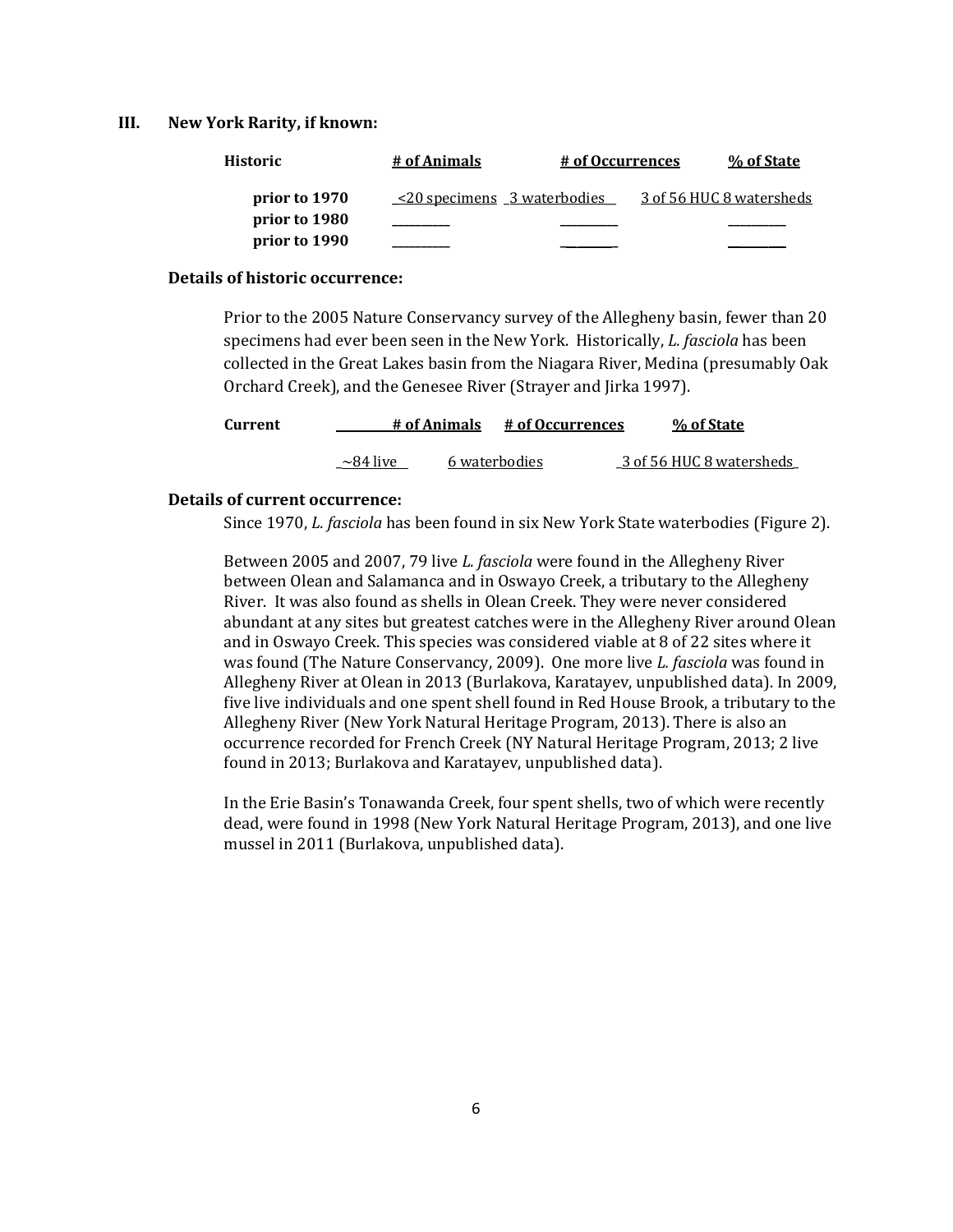#### **New York's Contribution to Species North American Range:**

| % of NA Range in New York | <b>Classification of New York Range</b> |  |  |
|---------------------------|-----------------------------------------|--|--|
| $\frac{100}{2}$ (endemic) | Core                                    |  |  |
| 76-99                     | <u>X</u> Peripheral                     |  |  |
| 51-75                     | <b>Disjunct</b>                         |  |  |
| 26-50                     | Distance to core population:            |  |  |
| 1-25                      | 375 miles                               |  |  |

## **IV. Primary Habitat or Community Type:**

- **1.** Medium River; Low Gradient; Assume Moderately Buffered (Size 3+ rivers); Transitional Cool
- **2.** Medium River; Low-Moderate Gradient; Assume Moderately Buffered (Size 3+ rivers); Warm
- **3.** Headwater/Creek; Moderate-High Gradient; Moderately Buffered, Neutral; Cold

## **Habitat or Community Type Trend in New York:**

| $\rule{1em}{0.15mm}$ Declining | Stable |       | __ Increasing <u>_ X</u> _Unknown |
|--------------------------------|--------|-------|-----------------------------------|
|                                |        |       |                                   |
| <b>Habitat Specialist?</b>     |        | X Yes | No                                |
| <b>Indicator Species?</b>      |        | X Yes | No                                |

## **Habitat Discussion:**

Watters et al. (2009) describes *L. fasciola* as a high-water-quality species of fast moving water. It is mainly found in and around riffle areas of clear, hydrologically stable, small- to medium-sized streams and rivers of various sizes, at depths of up to 1 m with clean substrates of gravel and sand, stabilized with cobble and boulders (Watters et al., 2009; Strayer & Jirka, 1997; Metcalfe-Smith et al., 2005; Cummings & Mayer, 1992). Although, according to Spoo (2008) this species buries itself in mud, fine sand, or a sand-gravel mix. Its habitat specificity is considered by NatureServe (2013) to be narrow to moderate.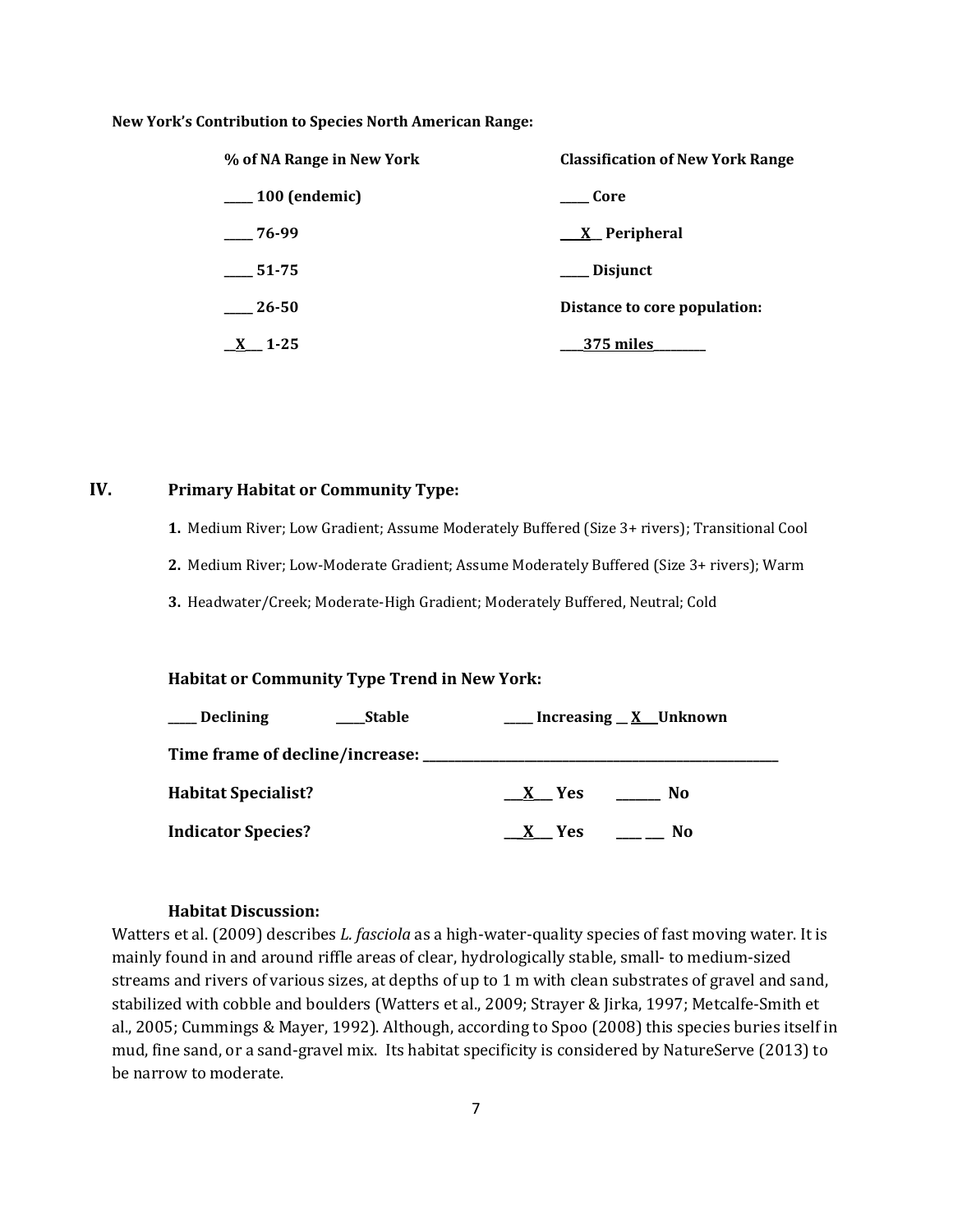- **V. New York Species Demographics and Life History**
	- **\_\_\_\_X\_\_ Breeder in New York**
		- **\_\_\_X\_\_ Summer Resident**
		- **\_\_\_X\_\_ Winter Resident**
		- **\_\_\_\_\_ Anadromous**
	- **\_\_\_\_\_ Non-breeder in New York**
		- **\_\_\_\_\_ Summer Resident**
		- **\_\_\_\_\_ Winter Resident**
		- **\_\_\_\_\_ Catadromous**
	- **\_\_\_\_\_ Migratory only**
	- **\_\_\_\_\_Unknown**

#### **Species Demographics and Life History Discussion:**

Upstream males release sperm into the water. Females downstream take up the sperm with incoming water. Fertilization success may be related to population density, with a threshold density required for any reproductive success to occur. Eggs are fertilized within the female. Like nearly all North American mussels, *L.fasciola* must parasitize an often specific vertebrate host to complete its life cycle. It is suspected that some mussel populations are not recruiting because their hosts no longer occur with them. Once released by the female, glochidia must acquire a suitable host or die, usually within 24-48 hours. After attaching to a suitable host, glochidia encyst, usually at the fish's gills or fins and receive food and dispersal. Once the glochidia metamorphose into juveniles, they drop from the host. If they land in suitable habitat, they will burrow into the substrate, where they may remain for several years (Watters et al., 2009).

In the adult form, freshwater mussels are basically sessile; movement is limited to a few meters of the lake or river bottom. The only time that significant dispersal can take place is during the parasitic phase. Infected host fishes can transport the larval unionids into new habitats, and can replenish depleted populations with new individuals. Dispersal is particularly important for genetic exchange between populations. Dispersal is likely to be a slow process for mussels which use resident fishes with limited home ranges as their hosts (COSEWIC as cited in NatureServe, 2013).

It has a periodic life history strategy, characterized by moderate to high growth rate, low to intermediate life span, age at maturity, and fecundity, but generally smaller body size than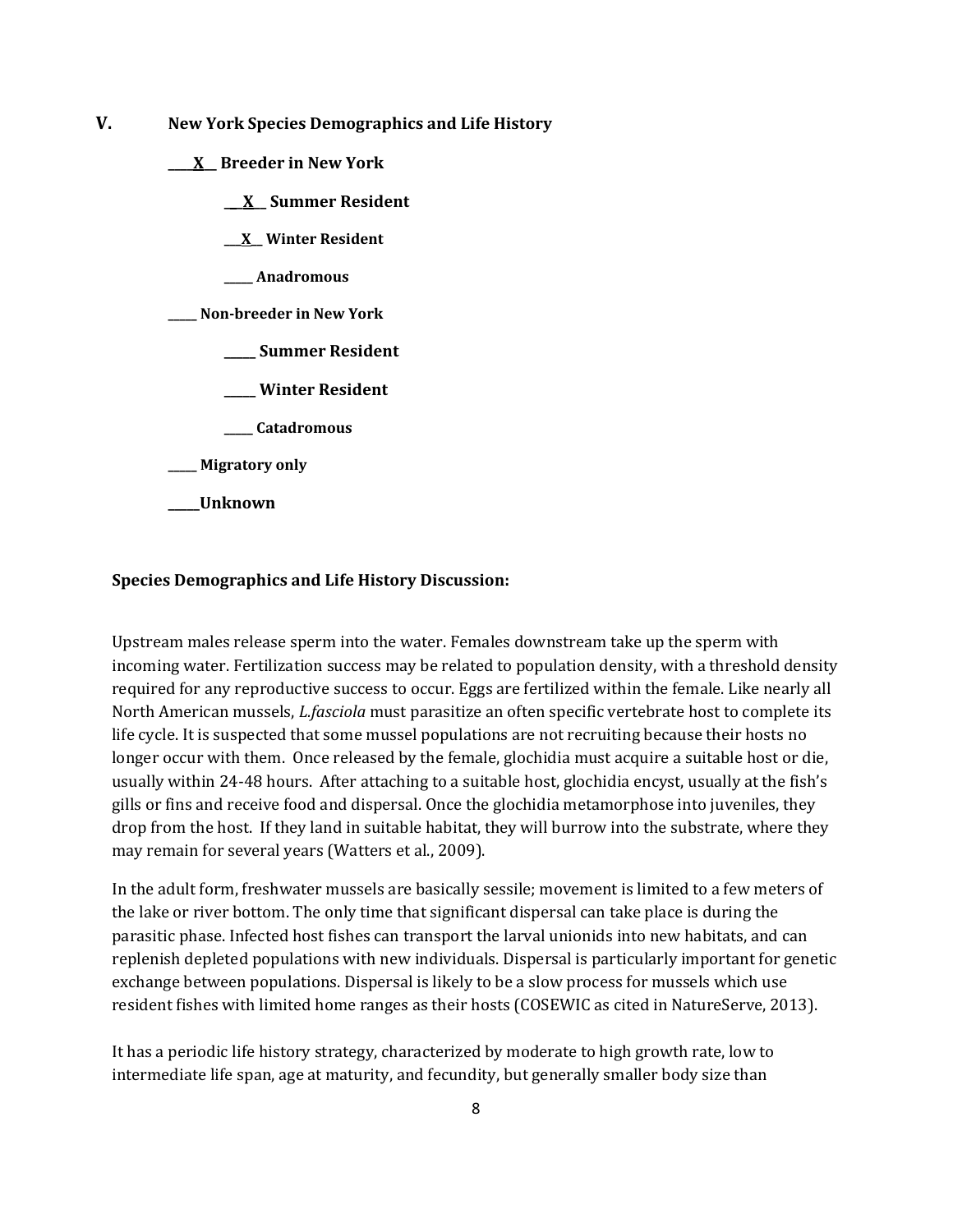opportunistic species. Most species are long-term brooders. This life history strategy is considered an adaptation to allow species to persist in unproductive habitats or habitats that are subject to large-scale, cylindrical environmental variation or stress (Haag, 2012).

*L. fasciola* is bradytictic, with glochidia overwintering on the female. This species spawns in August, and is gravid the following May to August, although it is suspected that this species may have two broods per year with gravid females found from August to October and again from April to August (Zale & Neves, Ortmann, and Watters & O'Dee as cited in Watters et al., 2009). Glochidia have been found to transform on largemouth bass (*Micropterus salmoides*) and longear sunfish (*Lepomis megalotis)*. An additional possible host for this species is smallmouth bass (*Micropterus dolomieu*) (Strayer & Jirka, 1997; Watters et al., 2009, Spoo 2008, Zale & Neves, 1982a; 1982b). Specimens greater than 20 years old are rare (Watters et al., 2009).

## **VI. Threats:**

## **Agricultural Runoff**

The largest populations of *L. fasciola* are found in the Allegheny basin, between Olean and Salamanca. Roughly half of this length of stream is bordered by agriculture, primarily in the Olean/Allegany area (New York State Landcover, 2010). Aquatic habitats lacking vegetated buffers of adequate width are threatened by runoff from urban areas, roads, lawns, and agricultural land (Gillis, 2012). If best management practices are not closely adhered to, mussel habitat adjacent to wood harvest or agricultural land is subjected to pesticide, fertilizer, and silt/sediment runoff. During recent mussel surveys in Western and Central New York, it has been documented that sufficient vegetated riparian buffers are often lacking along known mussel streams (Mahar & Landry, 2013), indicating that runoff is a major threat to resident mussel populations.

The presence of pesticides and fertilizers in our rural watersheds is nearly ubiquitous (Haag, 2012). And because pesticides and their associated surfactants adsorb onto sediment particles, sedimentation may act as a vector for their transport into the aquatic system (Haag, 2012). Mussels are more sensitive to pesticides than many other animals (Watters et al., 2009). Although effects of pesticides are species-specific, sub-lethal levels of PCBs, DDT, malathion, and other compounds inhibit respiratory efficiency and accumulate in the tissues. Atrazine and permethrin at sublethal concentrations reduced juvenile growth (Bringolf et al. 2007a, 2007b) and environmental levels of atrazine altered mussel movement and aggregation behavior (Flynn and Spellman 2009). Pesticides can affect mussels in many ways, but the full range of long-term effects remains unknown (Haag, 2012).

Fertilizer runoff is also a concern. High inputs of nitrogen from fertilizers can cause increases in ammonia in the water and the substrate, leading to direct toxicity for a wide range of mussel species. Mussels, especially in their early life stages, are more sensitive to un-ionized ammonia than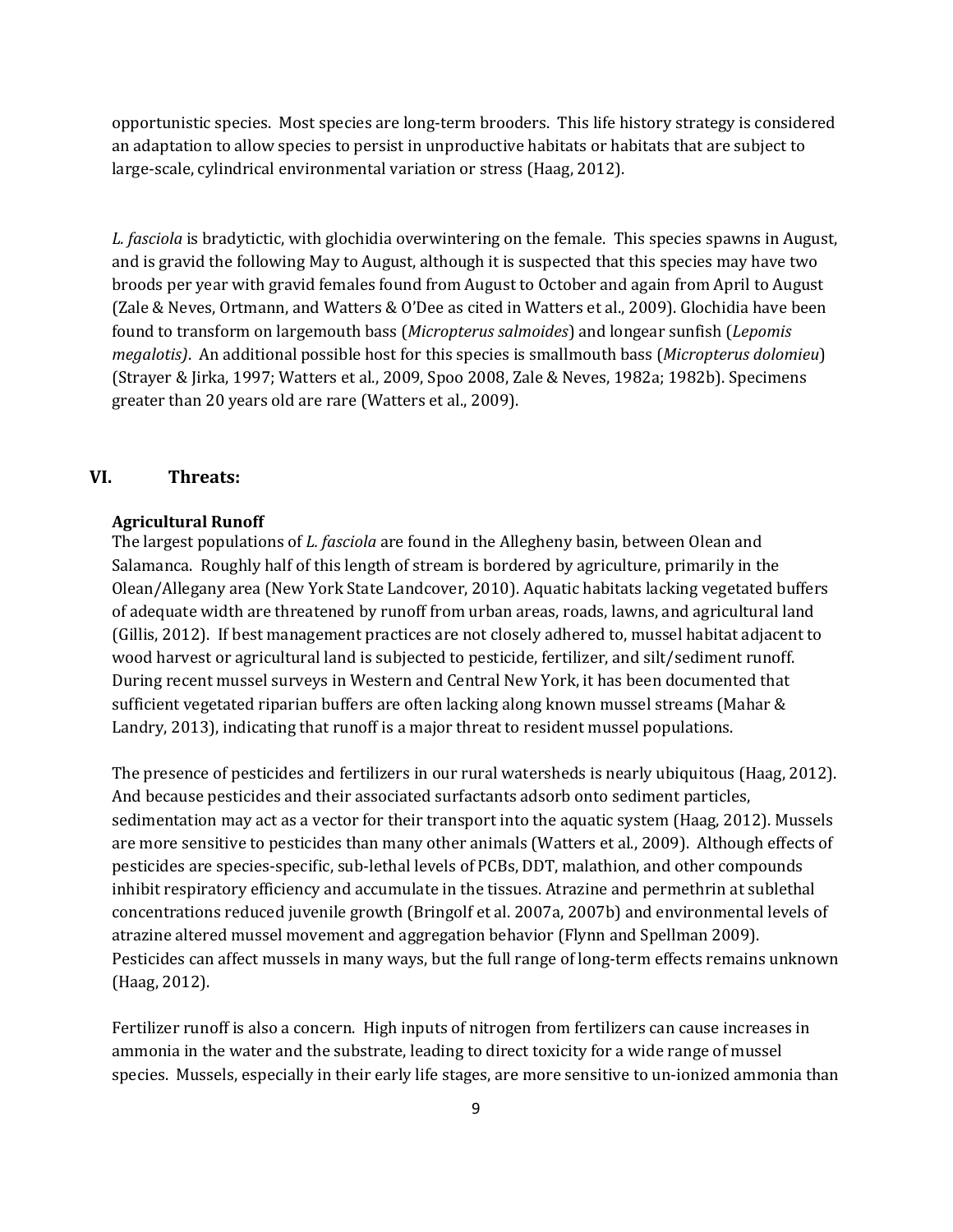other organisms, and high sensitivity is seen across a range of species and life histories (Haag, 2012). In addition, ammonia adsorbs to sediment particles, resulting in higher nitrogen concentrations in the substrate than in the overlying water. The nitrogen present in the interstitial spaces in the substrate is thought to result in juvenile mortality and to prevent recruitment by some mussel species (Strayer and Malcom, 2012). Studies have suggested decreasing sediment loads entering aquatic systems as the best way to decrease the impact of numerous stressors for mussels in general (Roley et al. 2012).

## **Runoff from Developed Land**

Between Olean and Salamanca, the Allegheny River is intermittently bordered by interstate highways, state routes, and several local roads. In addition, the habitat of *L.fasciola* receives stormwater runoff from the cities of Olean, Salamanca, and the village of Portville, either directly to the Allegheny River or through tributaries (New York State Landcover, 2010). These developed lands are likely sources of stormwater runoff containing metals and road salts. Mussels are particularly sensitive to heavy metals, more so than many other animals used in toxicological tests (Keller & Zam, 1991). Low levels of metals may interfere with the ability of glochidia to attach to the host (Huebner & Pynnonen, 1992), suggesting that U.S. EPA ambient water quality criteria may not adequately protect mussels from toxic metals (Wang et al., 2011). In addition, increases in salinity from the runoff of salt used for clearing roads in winter may be lethal to glochidia and juvenile mussels (Keller & Zam 1991; Liquori & Insler 1985; Pandolfo et al., 2012). Based on these studies, the U.S. EPA's ambient water quality criterion for acute chloride exposures may not be protective of all freshwater mussels (Pandolfo et al., 2012).

## **Treated Waste Water**

The habitat of *L.fasciola* receives treated waste water from the cities of Olean, Salamanca, and the village of Portville, either directly to the Allegheny River or through tributaries (SPDES, 2007). Recent studies show that mussel richness and abundance decrease with increased proximity to sewage effluent (Wildenberg, 2012). The input of biomaterial from waste water treatment plants depletes dissolved oxygen levels, negatively impacting mussels. Ammonia from wastewater treatment plants has been found to be toxic to glochidia (Goudraeu et al.*,* 1993) and at sub-lethal exposure adult mussels exhibit decreased respiratory efficiency (Anderson et al*.,* 1978). Endocrine disrupters from pharmaceuticals are also present in municipal sewage effluents and are increasing common in rivers and lakes (Haag, 2012). In mussels, chronic exposure to estrogenic compounds in effluents caused feminization of male mussels, but these individuals did not produce eggs, suggesting major disruption of reproductive function (Gagne et al. 2011). The long term effects of these compounds on mussels are unknown (Haag 2012). It should be noted that in the Susquehanna basin, Harman and Lord (2010) found no evidence that waste water treatment plants were responsible for reductions in mussel species of greatest conservation need.

#### **Flood Control Projects**

Within the habitat of *L.fasciola*, large stretches of the Allegheny River are in leveed, water control projects, requiring periodic maintenance ("New York State Flood Protection," 2013). Additionally, many smaller streams have been channelized and bermed by landowners and highway departments to protect farm fields and other structures. These structures confine larger rivers, preventing the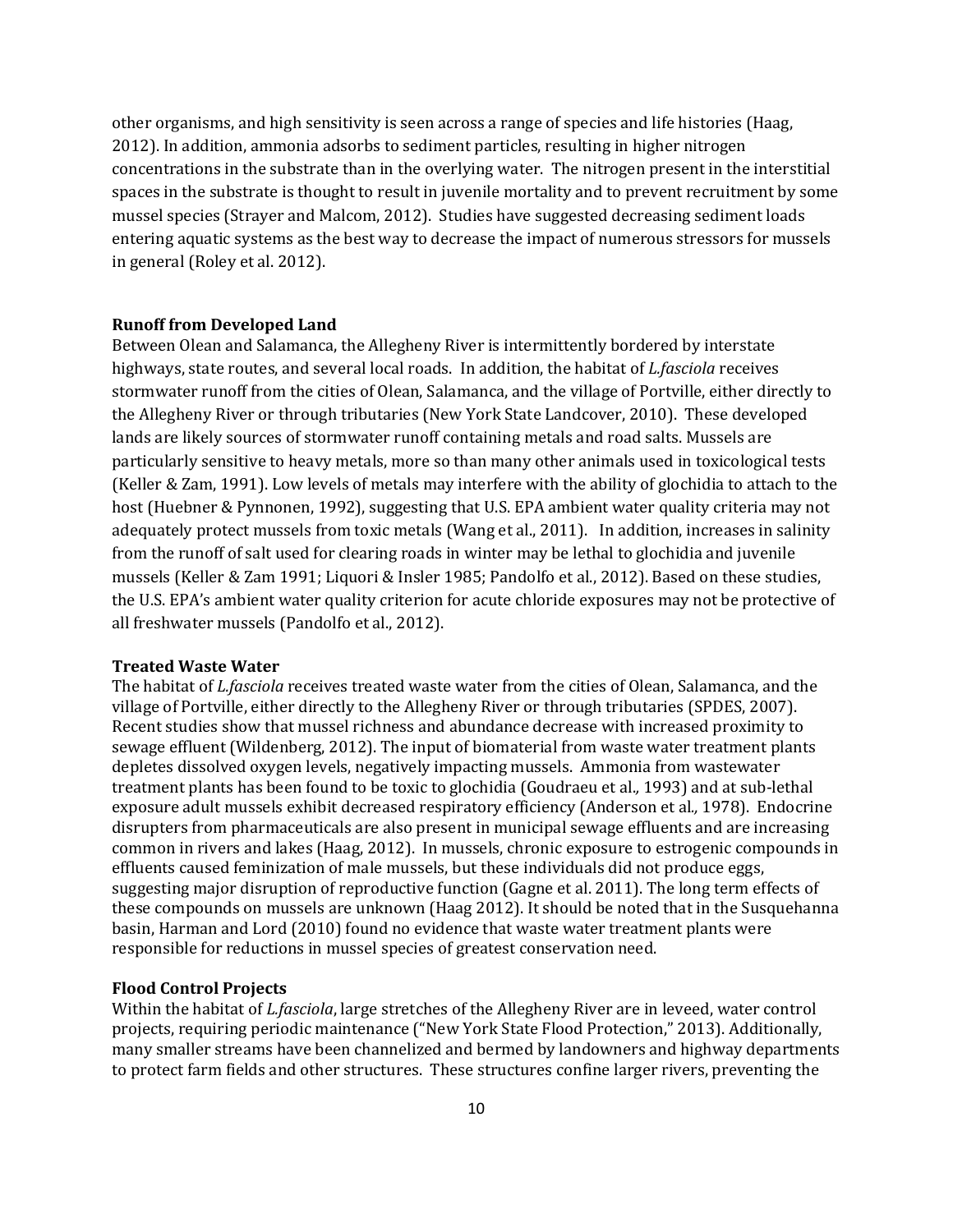river from inundating its natural floodplains and wetlands to minimize flood damage. Channelization and dredging associated with flood control projects are catastrophic to mussels and have been implicated in the decline of some populations (Watters et al., 2009). The result of these projects is altered seasonality of flow and temperature regimes, increased stream velocities, unstable substrates, changed patterns of sediment scour and deposition, including streambank erosion, altered transport of particulate organic matter (the food base for mussels), and a general degradation of stream habitat (Benke, 1999; Yeager, 1993; Nedeau, 2008).

#### **Other Ecosystem Modifications**

Ecosystem modifications, such as isolated occurrences of canal dredging, instream work associated with bridge replacement, gravel removal, and vegetation removal kill mussels and destroy their habitat. For example, dredging for vegetation removal has been shown to remove up to 23% of mussels in spoils (Aldridge, 2000). Further evidence for disruption was provided by mussel surveys adjacent to approximately 20 river miles of Conewango Creek that had been channelized and straightened in the first half of the 20th century. The resulting "dredge" had no riffle or run habitat and sites just below and above this channelized section contained few or no mussels (The Nature Conservancy, 2009). Although limited in geographic scope these habitat modification activities have long term impacts on mussels and their distribution (Aldridge, 2000).

#### **Climate Change**

In a recent assessment of the vulnerability of at-risk species to climate change in New York, Schlesinger et al. (2011) ranked this species as "moderately vulnerable." This indicates that abundance and/or range extent within New York is likely to decrease by 2050.

## **Other**

Studies show that *L. fasciola* abundance and distribution is highly dependent on the presence of specific host fish (McNichols et al., 2010). Degradation of host fish species from the ecosystem can result in lowered reproduction rates, thus reducing the *L. fasciola* population.

## **Impoundments - Range wide**

Across its range, impoundments likely contributed to the reduced distribution of mussels that we see today. Vaughn and Taylor (1999) observed a mussel extinction gradient with a gradual, linear increase in mussel species richness and abundance with increasing distance downstream from impoundments. Species and their hosts that require shallow, oxygenated, fast-flowing water quickly are eliminated. Continuously cold water from both increased water depth upstream of the dam and dam discharges downstream of the dam may prevent reproduction. Impoundment increases silt load and eutrophication, resulting in changes in the fish fauna, and therefore the availability of hosts. Dams represent distributional barriers to fish hosts, and therefore to the mussels themselves. The zoogeographic patterns of several species suggest a dam-limited range. Dams also act as sediment traps, often having many feet of silt and debris caught on their upstream side. These areas generally are without mussels. Below the dam, the tailwaters often have dense mussel beds, as these reaches are the only areas left that still have oxygenated, fast moving water. This is exemplified by the distribution of beds in the lower Muskingum River, Ohio (Stansbery & King 1983; ESI 1993c).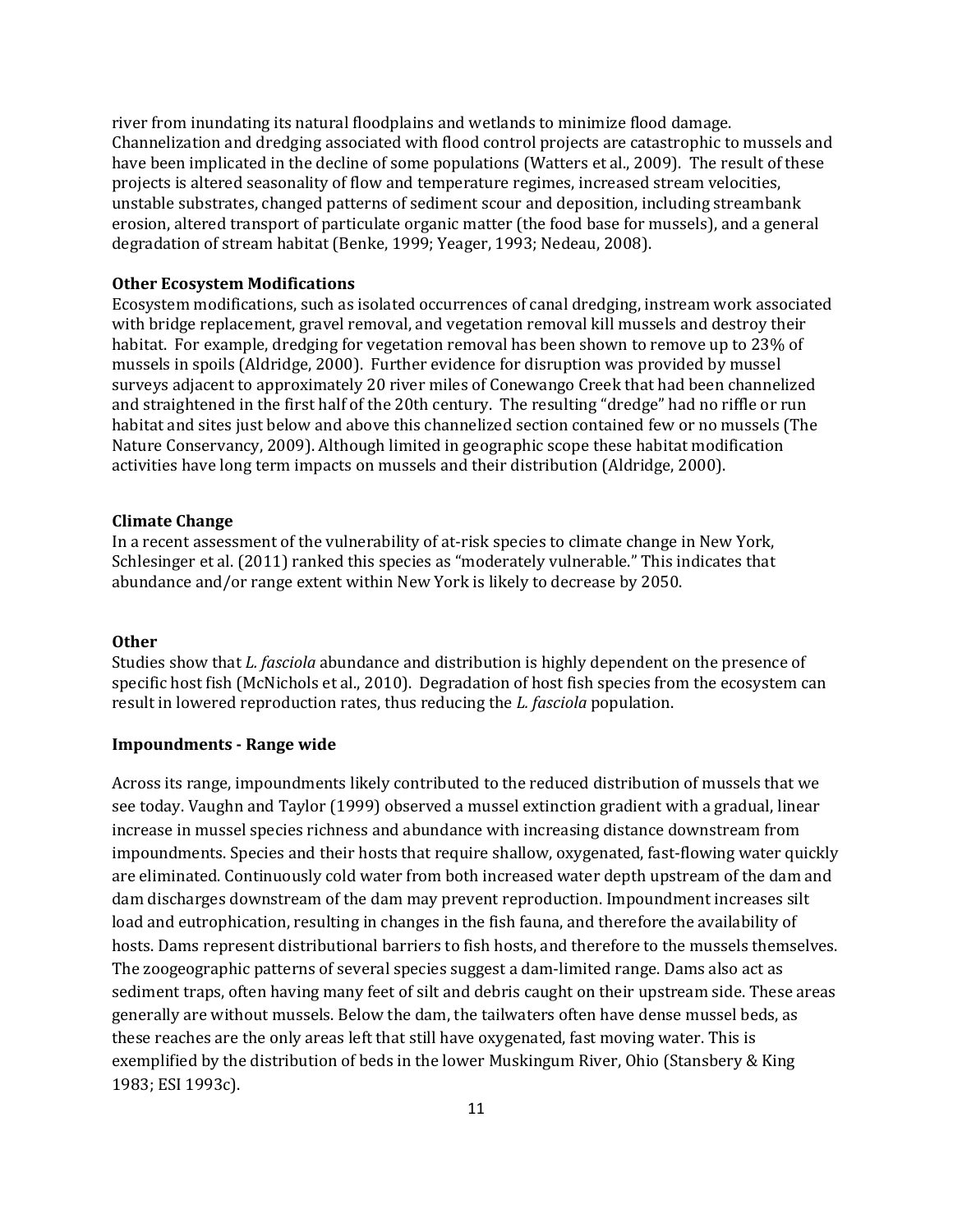In addition, improperly sized and poorly installed or poorly maintained culverts have impacts similar to dams in that they fragment habitat, preventing the movement by host fish, and effectively isolating mussel populations. And because culverts are located at nearly every road-stream intersection, there is the potential for landscape level fragmentation of mussel habitat.

## **Are there regulatory mechanisms that protect the species or its habitat in New York?**



New York State Environmental Conservation Law, § 11-0535. 6 NYCRR Part 182: Endangered and Threatened Species of Fish and Wildlife; Species of Special Concern; Incidental Take Permits

Mussel habitats receive some generic protection under several New York State regulations (NYCRR) promulgated under the authority of the New York Environmental Conservation Law (ECL), specifically Part 608 of the NYCRR: Use and Protection of Waters, and Part 617 of the NYCRR: State Environmental Quality Review (SEQR). Part 608 provides protection of some mussel habitats by regulating and requiring environmental review of the modification or disturbance of any "protected stream", its bed or bank, and removal of sand, gravel or other material from its bed or banks (608.2 Disturbance of Protected Streams). This does not provide adequate protection of mussels and their habitats as it only protects streams or particular portions of a streams for which there has been adopted by NYSDEC or any of its predecessors any of the following classifications or standards: AA,  $AA(t)$ , A,  $A(t)$ , B,  $B(t)$  C(t), or Streams designated (t)(trout) also include those more specifically designated (ts)(trout spawning). Mussels habitats may also receive some additional protections as the construction, repair, breach or removals of dams, and the excavation and placement of fill in navigable waters are subject to regulation and environmental review under Part 608, 608.3 and 608.5 respectively. Under part 608, projects requiring a permit can be conditioned by NYSDEC to include best management practices, such as sediment and erosion protections. Through the review process, these projects can also be modified to reduce impacts in order to meet permit issuance standards.

Under Part 608, protection of unlisted species of mussels is general and relatively limited. More importantly, Class C and D waters with mussels do not receive protection under these regulations. A significant portion of the New York's mussel resources occur within Class C and D waters. An additional but not insignificant gap in protection occurs because agricultural activities consisting of the crossing and re-crossing of a protected stream by livestock or wheeled farming equipment normally used for traditional agricultural purposes or of withdrawing irrigation water in a manner which does not otherwise alter the stream, are exempt from these regulations and environmental review.

Water quality certifications required by Section 401 of the Federal Water Pollution Control Act, Title 33 United States Code 1341(see subdivision (c)of this Section)may provide protection for freshwater mussels and their habitats from some activities that would potentially have adverse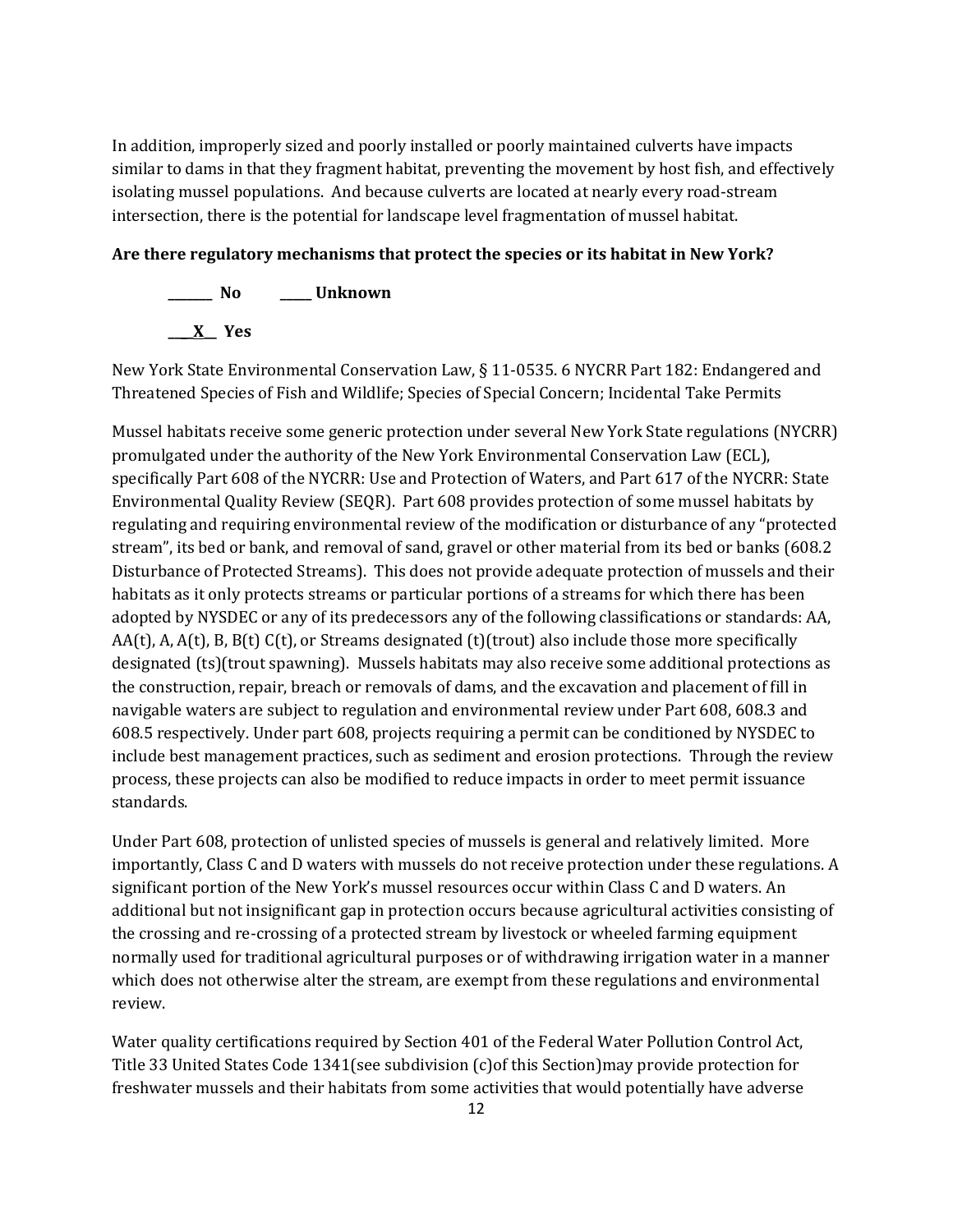impacts by regulating construction or operation of facilities that may result in any discharge into navigable waters. Water quality certifcations set water quality-related effluent limitations, water quality standards, thermal discharge criteria, effluent prohibitions and pretreatment standards for projects on navigable waters.

The State Environmental Quality Review (SEQR, Part 617 NYCRR) may also protect mussels and their habitats by requiring the consideration of environmental factors into the existing planning, review and decision-making processes of state, regional and local government agencies for activities that require discretionary approval. SEQR requires the preparation of an Environmental Impact Statement, including an alternatives analysis, for those activities that may result in a substantial adverse change in ground or surface water quality; a substantial increase in potential for erosion, flooding, leaching or drainage problems; the removal or destruction of large quantities of vegetation or fauna; substantial interference with the movement of any resident or migratory fish or wildlife species; impacts on a significant habitat area; substantial adverse impacts on a threatened or endangered species of animal or plant, or the habitat of such a species; other significant adverse impacts to natural resources; or, a substantial change in the use, or intensity of use, of land including agricultural, open space or recreational resources, or in its capacity to support existing uses.

New York State has numerous laws and regulations that both directly or indirectly protect waters of the state (mussel habitats) including regulations governing direct discharges to surface and groundwater, storm water, agricultural activities, pesticides, flood control, and dams. Without these regulations, mussels would certainly be in worse shape; however, most of these generic protections are not adequate in scope or specific enough to mussel threats to protect the mussel resources of New York State

## **Describe knowledge of management/conservation actions that are needed for recovery/conservation, or to eliminate, minimize, or compensate for the identified threats:**

- Priority conservation efforts for this species should focus on, but not be limited to, Oswayo Creek and the Allegheny River near Olean.
- Modify marine mussel regulations or the definition of protected wildlife in NYCRR to clarify that freshwater mussels are protected under ECL. Current regulations could be interpreted that freshwater mussels may only be protected as shellfish without a season within the Marine District.
- Through landowner incentive programs or regulation, riparian buffers, particularly those that also provide shade, should be added/maintained/widened, along agricultural fields, subdivisions, and along major roads to decrease the levels of nitrogen, pesticides, sediment, heavy metals, and salts from entering these aquatic systems, as well as to moderate water temperature. Studies have suggested decreasing sediment loads entering aquatic systems as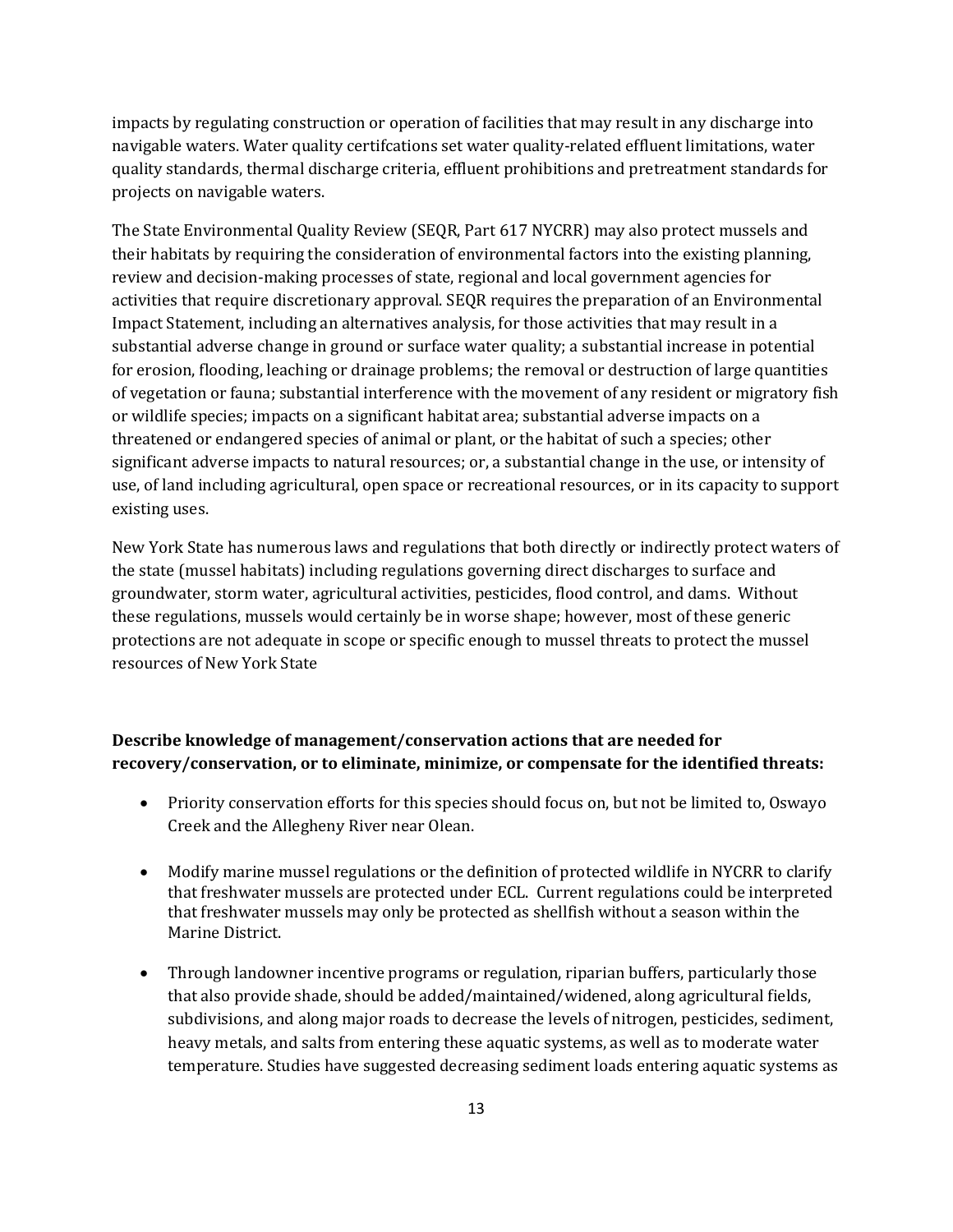the best way to decrease the impact of numerous stressors for mussels in general (Roley et al., 2012).

- Require all state agencies to maintain appropriate vegetative buffers along streams, rivers and lakes on state-owned or state managed properties.
- Develop and implement a comprehensive monitoring strategy that identifies protocols, including locations and specific intervals, for regular monitoring of known mussel populations to detect assess trends and detect dangerous declines.
- Mussel sensitivity to particular pollutants should be considered or addressed in the regulation of wastewater and stormwater discharges to groundwater and surface waters, State Pollutant Discharge Elimination Systems (SPDES). This should be reflected in effluent limitations for discharges, including discharges from P/C/I facilities (Private/Commercial/Industrial), CAFO facilities (Concentrated Animal Feeding Operations), High Volume Hydraulic Fracturing Discharges, and Wastewater treatment plants, etc. Discharges whose receiving waters have mussels, particularly those with known populations of mussels listed as Endangered, Threatened, Special concern or SGCN, should be carefully reviewed for potential impacts to mussels. For example, deleterious levels of ammonia (a component of many types of discharges) and molluscicides (a commonly used water treatment chemical in discharged water) should not be permitted.
- Coordinate with local wastewater treatment facilities to improve ammonia removal of treated discharge. This has been documented as a threat to Unionids at multiple life stages, and therefore needs to be addressed (Gillis, 2012).
- Establish a protocol whereas DEC staff work closely with state and local highway departments to reduce impacts to native mussels during maintenance and construction projects.
- Establish a protocol whereas DEC staff work closely with flood control management to reduce or impacts to native mussels during maintenance flood control projects.
- In areas subject to tree harvest, promote best forestry practices to reduce/eliminate sedimentation and to ensure that substantial woody vegetation in areas directly adjacent to streams continue to provide temperature-moderating shade to the stream.
- Replace culverts that disrupt aquatic habitat connectivity to allow for passage of small fish species.
- NYSDEC should consider sensitivity of freshwater mussels to specific pollutants in the establishment and setting of water quality standards and TMDLs for waters containing freshwater mussels. A Total Maximum Daily Load (TMDL) specifies the maximum amount of a pollutant that a waterbody can receive and still meet water quality standards. TMDLs account for all contributing sources (e.g. point & nonpoint sources, and natural background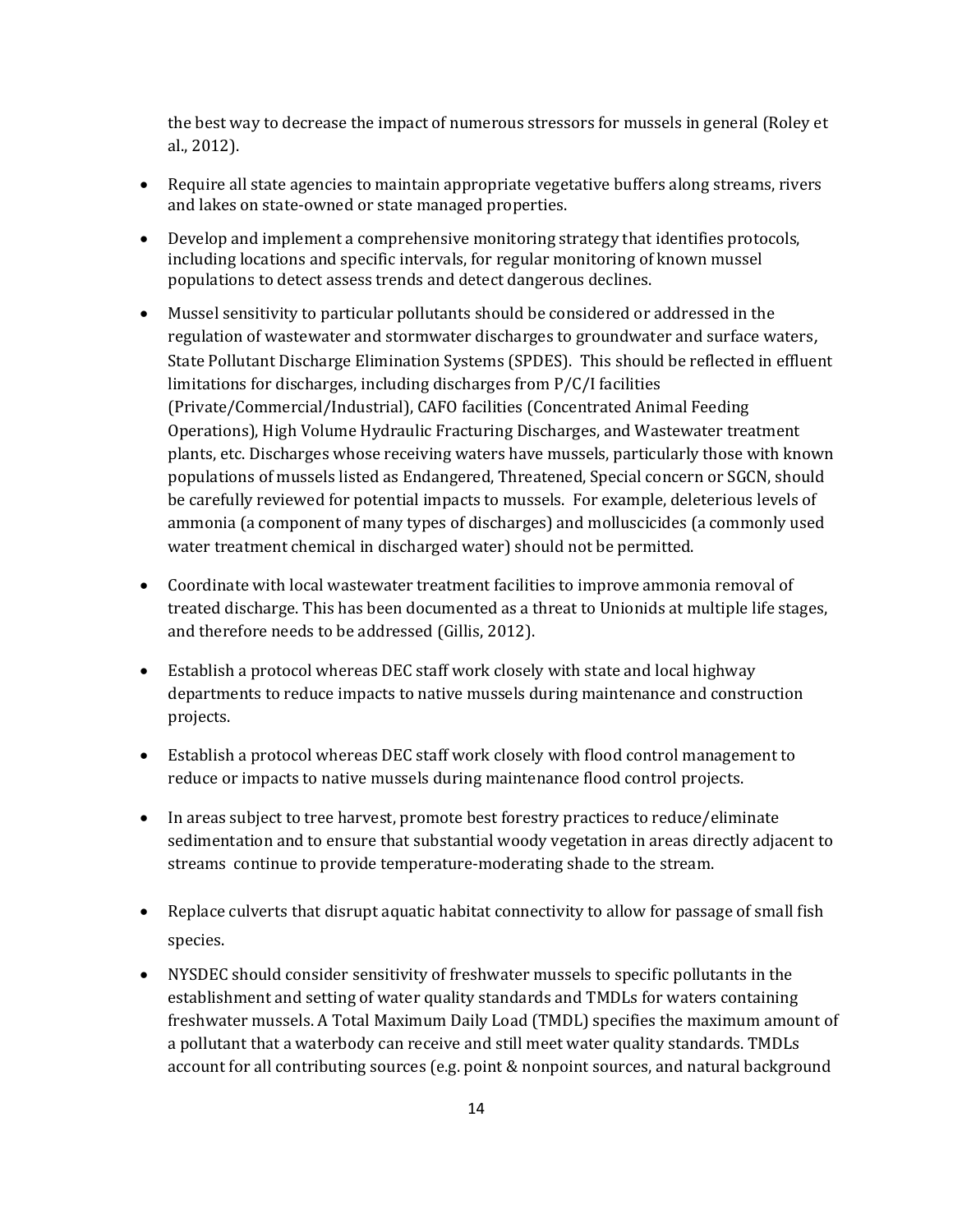levels), seasonal variations in the pollutant load, and incorporate a margin of safety that accounts for unknown or unexpected sources of the pollutant. In essence, a TMDL defines the capacity of the waterbody to absorb a pollutant and still meet water quality standards. The Clean Water Act requires states to identify waterbodies that do not meet water quality standards after application of technology-based effluent limitations. For these "impaired waters," states must consider the development of alternative strategies, including TMDLs, for reducing the pollutants responsible for the failure to meet water quality standards.

The Comprehensive Wildlife Conservation Strategy (NYSDEC 2006) includes recommendations for the following actions for freshwater mussels:

## **Habitat management:**

- Manage areas of important mussel populations by controlling degradation factors (e.g..) Controlling livestock access, point source or non-point source pollution, flow alteration, etc.)
- Develop methods to improve and restore freshwater bivalve habitat.

# **Habitat research:**

- Conduct research to determine habitat parameters necessary for good populations of each species of species-at-risk listed mussels.
- Research flow requirements of freshwater bivalves and model the effects of flow changes both in volume and timing.
- Research all parameters of mussel habitat requirements including temperature, substrate, fish, flow, food, etc.

# **Habitat restoration:**

• Restore degraded habitat areas to allow for recolonization or reintroduction of listed mussels.

# **Invasive species control:**

- Develop a monitoring/control plan that includes measures to detect invasive species problematic to freshwater bivalves in all New York watersheds and actions that will be taken to control them before they become threats.
- Conduct research on control of exotic bivalve species that compete with native mussels and exotic crustaceans or fish which may prey on them.

# **Life history research:**

- Research effects of pesticides and other chemicals, including ammonia, on all life stages of freshwater bivalves: sperm/egg, glochidia, larva, adults.
- Research potential interbreeding between Alasmidonta varicosa and Alasmidonta marginata and, if occurring, evaluate the potential threat to A. varicosa population integrity.
- Determine fish hosts for species where this is not known for populations living in New York.
- Research population dynamics of listed mussel species including connectivity of populations or subpopulations and genetic distinctness of populations or subpopulations.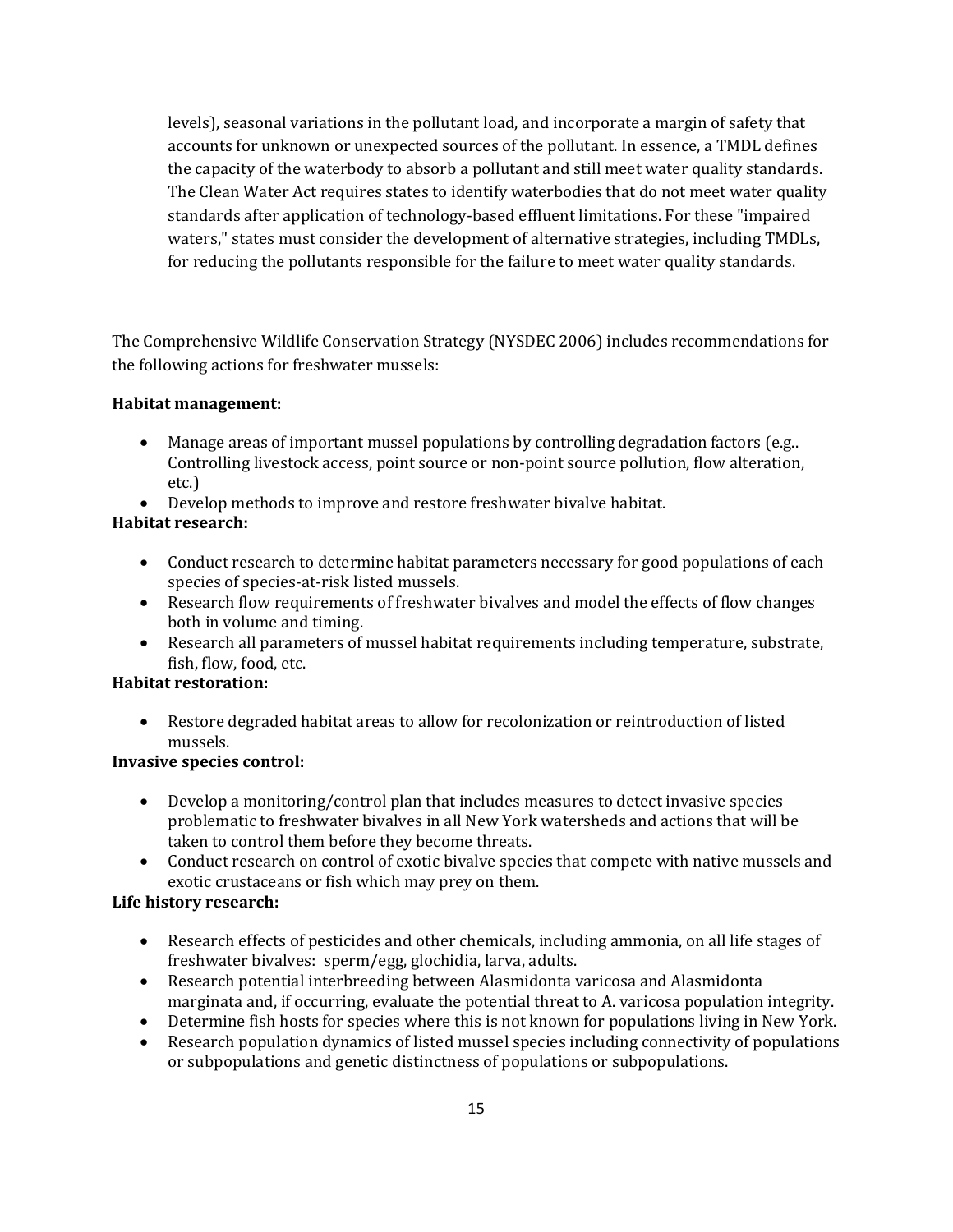• Determine or confirm breeding phenology and habitat conditions necessary for successful breeding for listed mussels (e.g.. mussel density, pop. level of fish host, temp, flow).

# **Modify regulation:**

• Modify marine mussel regulations to be clearer that freshwater mussels are protected under ECL.

# **New regulation:**

- Ban the importation of fish that feed on freshwater mollusks (e.g.. black carp).
- Require inclusion of all stages of freshwater mussels in testing for approval of new pesticides in New York*.*

## **Other action:**

- Develop an outreach program to private landowners through the Landowner Incentive Program to educate the public about freshwater mussel protection and initiate projects to prevent or repair impacts from land use on mussels.
- Increase regional permit control of development and highway projects that may impact native mussels.
- Develop standard monitoring/survey protocols for development projects in all watersheds in New York.
- Evaluate threats to mussels in each New York watershed and prioritize areas for actions to address the threats.
- Research the best survey methods both for detection of rare species and evaluation of population status and trends.
- Begin evaluation of members of the family Sphaeridae (fingernail clams) for inclusion into the species at risk list.

## **Population monitoring:**

- Conduct population estimates of species-at-risk listed mussel species in NY
- Conduct surveys to determine distribution of species-at-risk listed mussel species in NY.

# **Regional management plan:**

• Incorporate freshwater mussel goals and objectives into regional water quality and fish management plans and policies.

# **Relocation/reintroduction:**

• Where appropriate, reintroduce listed mussels into appropriate habitat within their historic range.

# **Statewide management plan:**

• Incorporate freshwater mussel goals and objectives into statewide water quality and fish management plans and policies.

# **VII. References**

Aldridge, D.C. (2000). The impacts of dredging and weed cutting on a population of freshwater mussels (Bivalvia: Unionidae). *Biological Conservation*, *95*(3), 247-257.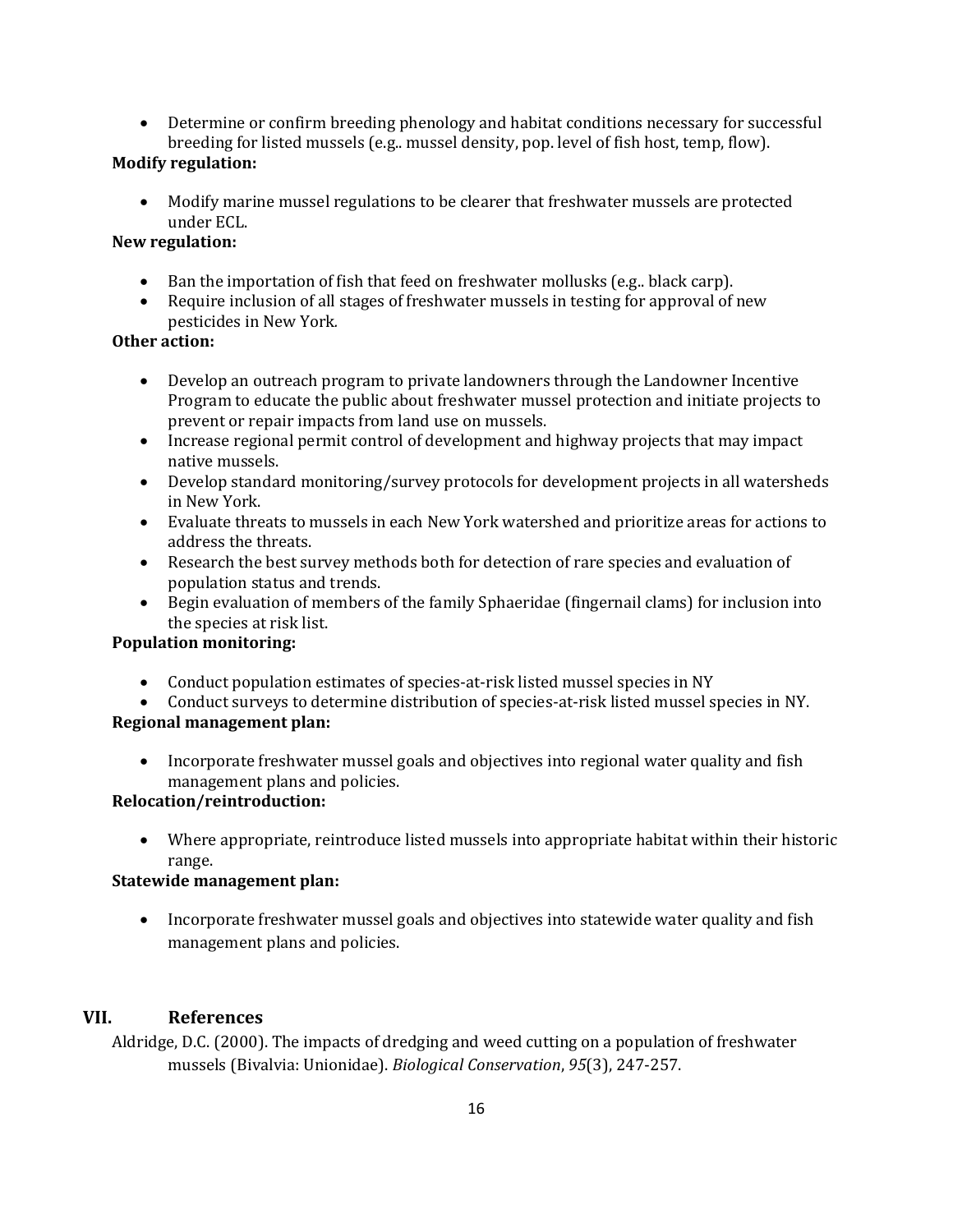- Anderson, K. B., Sparks, R. E., & Paparo, A. A. (1978). Rapid assessment of water quality, using the fingernail clam, *Musculium transversum*: Final Report. University of Illinois, Urbana. 130p.
- Benke, A.C. (1990). A perspective on America's vanishing streams. *Journal of the N. American Benthological Society: 9*: 77-88
- Bringolf, R. B., Cope, W. G., Eads, C. B., Lazaro, P. R., Barnhart, M. C., & Shea, D. (2007). Acute and chronic toxicity of technical‐grade pesticides to glochidia and juveniles of freshwater mussels (unionidae). *Environmental Toxicology and Chemistry*, *26*(10), 2086-2093.
- Bringolf, R. B., Cope, W. G., Barnhart, M. C., Mosher, S., Lazaro, P. R., & Shea, D. (2007). Acute and chronic toxicity of pesticide formulations (atrazine, chlorpyrifos, and permethrin) to glochidia and juveniles of *Lampsilis siliquoidea*. *Environmental Toxicology and Chemistry*, *26*(10), 2101-2107.
- COSEWIC. (2003). COSEWIC assessment and status report on the kidneyshell *Ptychobranchus fasciolaris* in Canada. Committee on the Status of Endangered Wildlife in Canada. Ottawa, Canada. 32 pp.
- Cummings, K. S., & Mayer, C. A. (1992). Field guide to freshwater mussels of the Midwest (p. 194). Champaign, Illinois: Illinois Natural History Survey.
- Flynn, K., & Spellman, T. (2009). Environmental levels of atrazine decrease spatial aggregation in the freshwater mussel, *Elliptio complanata*. *Ecotoxicology and Environmental Safety*, *72*(4), 1228-1233.
- Graf, D. and K. Cummings. (2011). MUSSELp Evolution: North American Freshwater Mussels. The MUSSEL Project. The University of Wisconsin. Available: [http://mussel](http://mussel-project.uwsp.edu/evol/intro/north_america.html)[project.uwsp.edu/evol/intro/north\\_america.html](http://mussel-project.uwsp.edu/evol/intro/north_america.html)
- Gagné, F., Bouchard, B., André, C., Farcy, E., & Fournier, M. (2011). Evidence of feminization in wild *Elliptio complan*ata mussels in the receiving waters downstream of a municipal effluent outfall. *Comparative Biochemistry and Physiology Part C: Toxicology & Pharmacology*, *153*(1), 99-106.
- Goudreau, S. E., Neves, R. J., & Sheehan, R. J. (1993). Effects of wastewater treatment plant effluents on freshwater mollusks in the upper Clinch River, Virginia, USA. *Hydrobiologia*, *252*(3), 211- 230.
- Haag, W. R. (2012). *North American freshwater mussels: natural history, ecology, and conservation*. Cambridge University Press.
- Harman, W.N. and P.H. Lord (2010). Susquehanna Freshwater Mussel Surveys, 2008-2010. Final report submitted to New York State Department of Environmental Conservation. SUNY Oneonta. Cooperstown, NY. 24 pp, plus appendix.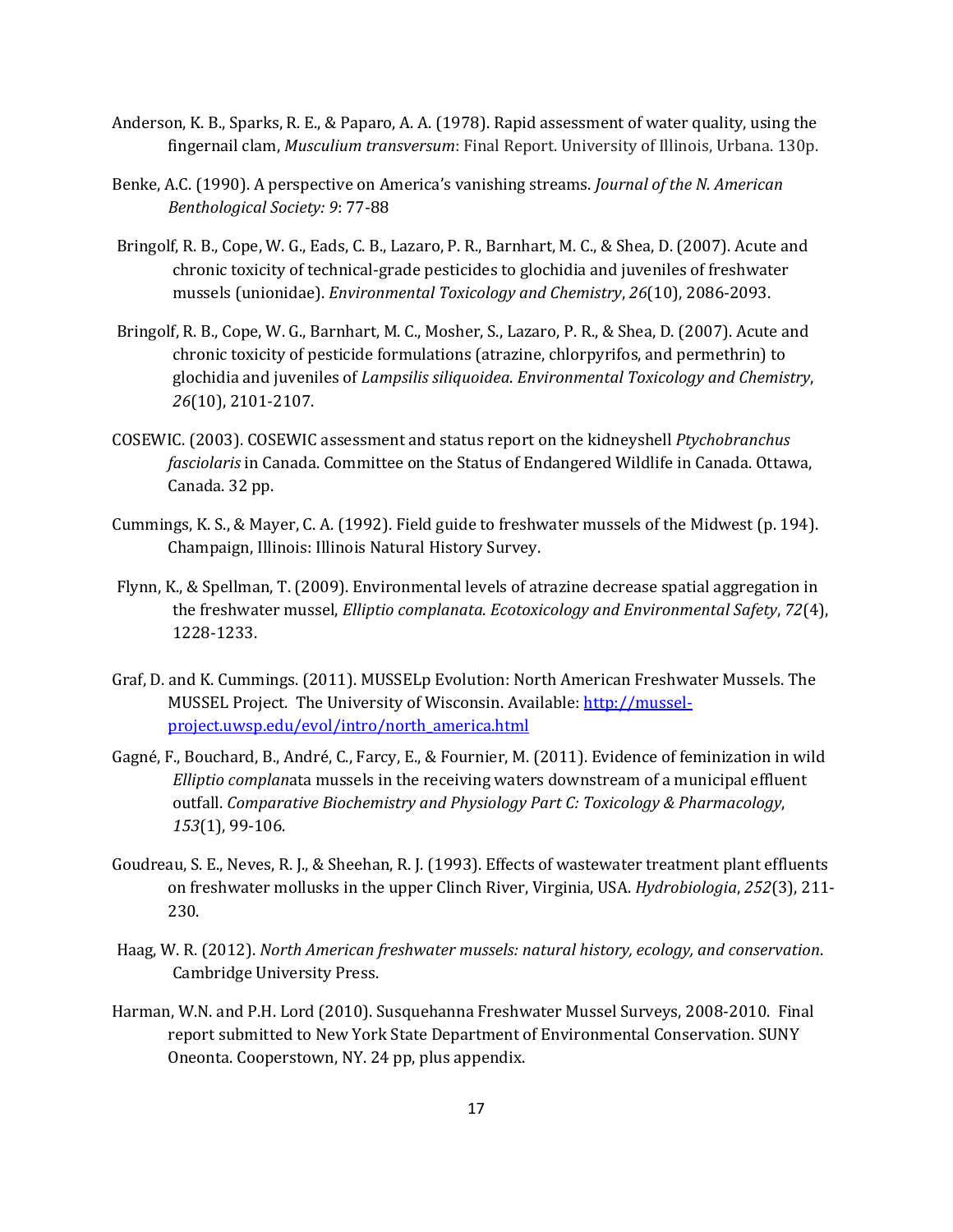- Huebner, J. D., & Pynnönen, K. S. (1992). Viability of glochidia of two species of Anodonta exposed to low pH and selected metals. *Canadian Journal of Zoology*, *70*(12), 2348-2355.
- Keller, A. E., & Zam, S. G. (1991). The acute toxicity of selected metals to the freshwater mussel, Anodonta imbecilis. *Environmental Toxicology and Chemistry*, *10*(4), 539-546.
- Liquori, V. M., & Insler, G. D. (1985). Gill parasites of the white perch: Phenologies in the lower Hudson River. *New York Fish and Game Journal*, *32*(1), 71-76.
- Mahar, A.M. and J.A. Landry. (2013). State Wildlife Grants Final Report: Inventory of Freshwater Mussels in New York's Southeast and Southwest Lake Ontario Basins, 2008-2013. New York State Department of Environmental Conservation. Avon, NY. *In progress*.
- McNichols, K. A., Mackie, G. L., & Ackerman, J. D. (2010). Host fish quality may explain the status of endangered *Epioblasma torulosa rangiana* and *Lampsilis fasciola* (Bivalvia∶ Unionidae) in Canada. *Journal of the North American Benthological Society*, *30*(1), 60-70.
- Metcalfe-Smith, J., A. MacKenzie, I. Carmichael, and D. McGoldrick. (2005). Photo Field Guide to the Freshwater Mussels of Ontario. St. Thomas Field Naturalist Club. St. Thomas, ON, 60pp.
- Natural Heritage Program Element Occurrences [ARC/INFO coverages] (2013). New York Natural Heritage Program, Albany, NY. Available: NYS Department of Environmental Conservation Master Habitat Data Bank's Data Selector.
- NatureServe. (2013). NatureServe Explorer: An online encyclopedia of life [web application]. Version 7.1. NatureServe, Arlington, Virginia. Available http://www.natureserve.org/explorer. (Accessed: February 12, 2013).
- Nedeau, E.J. 2008. *Freshwater Mussels and the Connecticut River Watershed.* Connecticut River Watershed Council, Greenfield, Massachusetts. Xviii+ 132 pp.
- New York State Department of Environmental Conservation. (2006). *New York State Comprehensive Wildlife Conservation Strategy*. Albany, NY: New York State Department of Environmental Conservation.
- New York State Flood Protection Project Details and Maps (2013). Retrieved from Department of Environmental Conservation website: http://www.dec.ny.gov/lands/59934.html
- New York State Landcover, Version 1. [SDE raster digital data] (2010). National Gap Analysis Program. Moscow, Idaho. Available: NYS Department of Environmental Conservation Master Habitat Data Bank's Data Selector.
- Northeastern Aquatic Habitat Classification System (NAHCS) GIS map for streams and rivers, [vector digital data] (2010). US Environmental Protection Agency, the US Geological Survey, and The Nature Conservancy Eastern Conservation Science. Boston, MA. Available: NYS Department of Environmental Conservation Master Habitat Data Bank's Data Selector.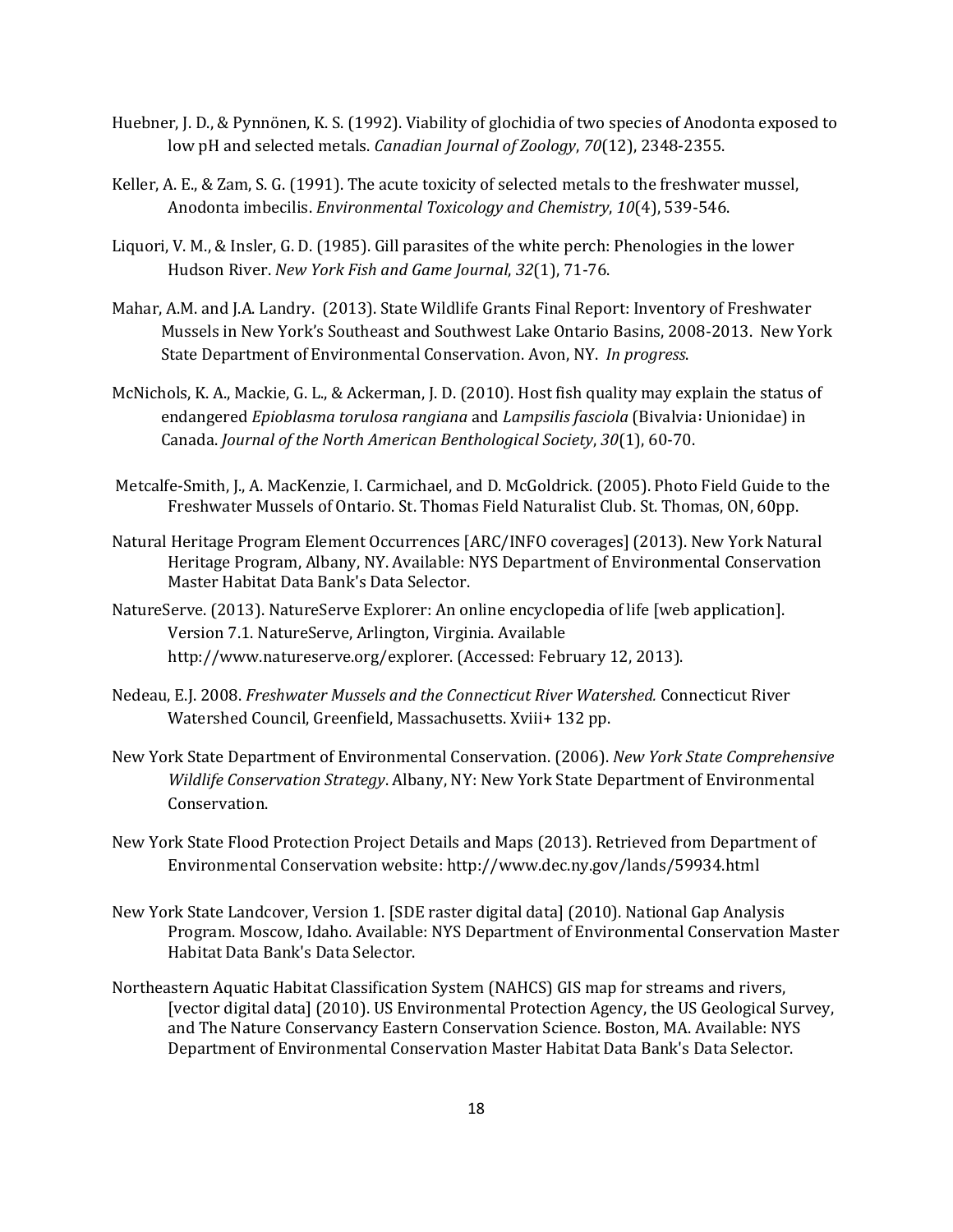- Ortmann, A. E. (1919). Monograph of the Naiades of Pennsylvania*..* (Vol. 8, No. 1). Board of Trustees of the Carnegie Institute.
- Roley, S. S., J. Tank, and M. A. Williams (2012), Hydrologic connectivity increases denitrification in the hyporheic zone and restored floodplains of an agricultural stream, *J. Geophys. Res*
- Pandolfo, T. J., Cope, W. G., Young, G. B., Jones, J. W., Hua, D., & Lingenfelser, S. F. (2012). Acute effects of road salts and associated cyanide compounds on the early life stages of the unionid mussel Villosa iris*. Environmental Toxicology and Chemistry*, *31*(8), 1801-1806.
- Schlesinger, M.D., J.D. Corser, K.A. Perkins, and E.L. White. 2011. Vulnerability of at-risk species to climate change in New York. New York Natural Heritage Program, Albany, NY.
- Spoo, A. (2008). *The pearly mussels of Pennsylvania*. Landisville, Pa: Coachwhip Publications
- Stansbery, D. H., & King, C. C. (1983). Management of Muskingum River mussel (unionid mollusk) populations. Final Report to the U.S. Department of Commerce, and the Ohio Department of Natural Resources. *Ohio State University Museum of Zoology Reports*. 79 p.
- State Pollutant Discharge Elimination System (SPDES) New York State [vector digital data]. (2007). Albany, New York: New York State Department of Environmental Conservation. Available: http://gis.ny.gov/gisdata/inventories/details.cfm?dsid=1010&nysgis
- Stein, B. A., Kutner, L. S., Hammerson, G. A., Master, L. L., & Morse, L. E. (2000). State of the states: geographic patterns of diversity, rarity, and endemism. *Precious heritage: the status of biodiversity in the United States. Oxford University Press, New York*, 119-158.
- Strayer, D.L. & K.J. Jirka. (1997). The Pearly Mussels of New York State. New York State Museum Memoir (26): 113 pp., 27 pls.
- Strayer,D.L. and Malcom, H.M. (2012). Causes of recruitment failure in freshwater mussel populations in southeastern New York. Ecological Applications 22:1780–1790
- The Nature Conservancy (2009). *Freshwater Mussel (Unionidae) Distributions, Catches, and Measures of their Viability across the Catches, and Measures of their Viability across the Allegheny River Basin in New York.* Report submitted New York State Department of Environmental Conservation. The Nature Conservancy, Central & Western NY Chapter. Rochester, NY. 63 pp.
- Vaughn, C. C. and Taylor, C. M. (1999), Impoundments and the Decline of Freshwater Mussels: a Case Study of an Extinction Gradient. *Conservation Biology*, 13: 912–920
- Wang, N., Mebane, C. A., Kunz, J. L., Ingersoll, C. G., Brumbaugh, W. G., Santore, R. C., & Arnold, W. (2011). Influence of dissolved organic carbon on toxicity of copper to a unionid mussel (*Villosa iris*) and a cladoceran (*Ceriodaphnia dubia*) in acute and chronic water exposures. *Environmental Toxicology and Chemistry*, *30*(9), 2115-2125.